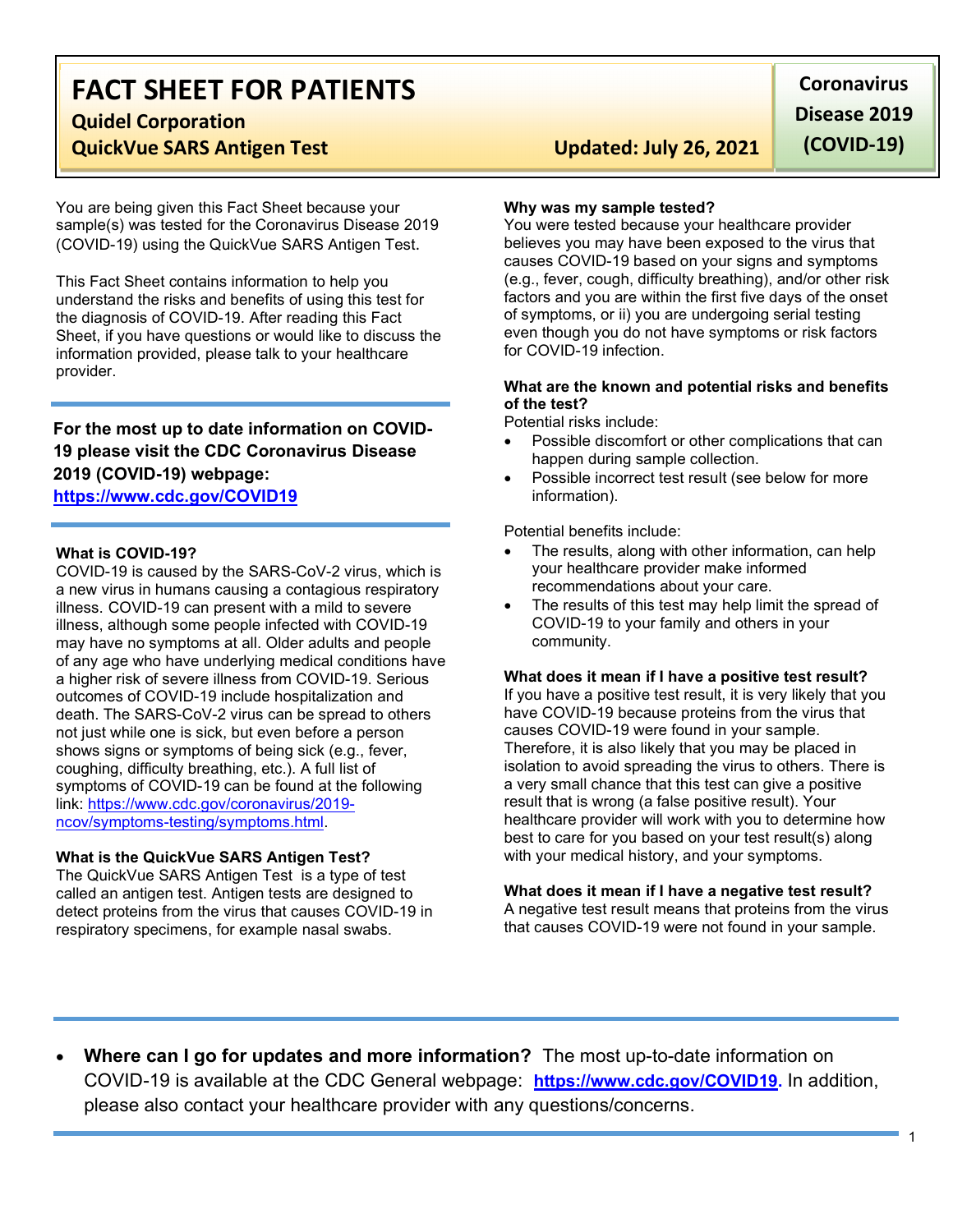# FACT SHEET FOR PATIENTS

## Quidel Corporation

## QuickVue SARS Antigen Test Updated: July 26, 2021

It is possible for this test to give a negative result that is incorrect (false negative) in some people with COVID-19. This means that you could possibly still have COVID-19 even though the test is negative. If your test result is negative, your healthcare provider will consider the test result together with all other aspects of your medical history (such as symptoms, possible exposures, and geographical location of places you have recently traveled) in deciding how to care for you. The amount of antigen in a sample may decrease the longer you have symptoms of infection. In symptomatic people, specimens collected after you have had symptoms for more than 5 days may be more likely to be negative compared to a molecular assay.

It is important that you work with your healthcare provider to help you understand the next steps you should take.

## What is serial testing?

Serial testing is when a single person is tested for COVID-19 more than once. Because the amount of antigen in your sample may change over time and false results may occur, repeated testing may identify more individuals with COVID-19 infection than a single test. By repeating testing, it may be possible to more quickly identify cases of COVID-19 infection and reduce spread of infection. Additional testing with a molecular COVID-19 test may be necessary, depending on your individual risk factors and test results.

## What are the differences between antigen tests and other COVID-19 tests?

There are different kinds of tests for diagnosing COVID-19. Molecular tests (also known as PCR tests) detect genetic material from the virus. Antigen tests detect proteins from the virus. Antigen tests are very specific for the virus, but are not as sensitive as molecular tests. This means that a positive result is highly accurate, but a negative result does not rule out infection.

If your test result is negative, you should discuss with your healthcare provider whether an additional molecular

**Coronavirus** Disease 2019

(COVID-19)

test would help with your care, and when you should discontinue home isolation. If you do not have an additional test to determine if you are infected and may spread the infection to others, the CDC currently recommends that you should stay home until three things have happened:

 You have had no fever for at least 24 hours (that is one full day of no fever without the use of medicine that reduces fevers)

AND

 Other symptoms of COVID-19 have improved (for example, when your cough or shortness of breath has improved). Loss of taste and smell may persist for weeks or months after recovery and need not delay the end of isolation

#### AND

 At least 10 days have passed since your symptoms first appeared.

For more information, the CDC has provided guidelines on how to prevent the spread of COVID-19 if you are sick: https://www.cdc.gov/coronavirus/2019 ncov/downloads/sick-with-2019-nCoV-fact-sheet.pdf.

## Is this test FDA-approved or cleared?

No. This test is not yet approved or cleared by the United States FDA. FDA may issue an Emergency Use Authorization (EUA) when certain criteria are met, which includes that there are no adequate, approved, available alternatives.. The EUA for this test is supported by the Secretary of Health and Human Service's (HHS's) declaration that circumstances exist to justify the emergency use of in vitro diagnostics for the detection and/or diagnosis of the virus that causes COVID-19. This EUA will remain in effect (meaning this test can be used) for the duration of the COVID-19 declaration justifying emergency of IVDs, unless it is terminated or revoked by FDA (after which the test may no longer be used).

Where can I go for updates and more information? The most up-to-date information on COVID-19 is available at the CDC General webpage: https://www.cdc.gov/COVID19. In addition, please also contact your healthcare provider with any questions/concerns.